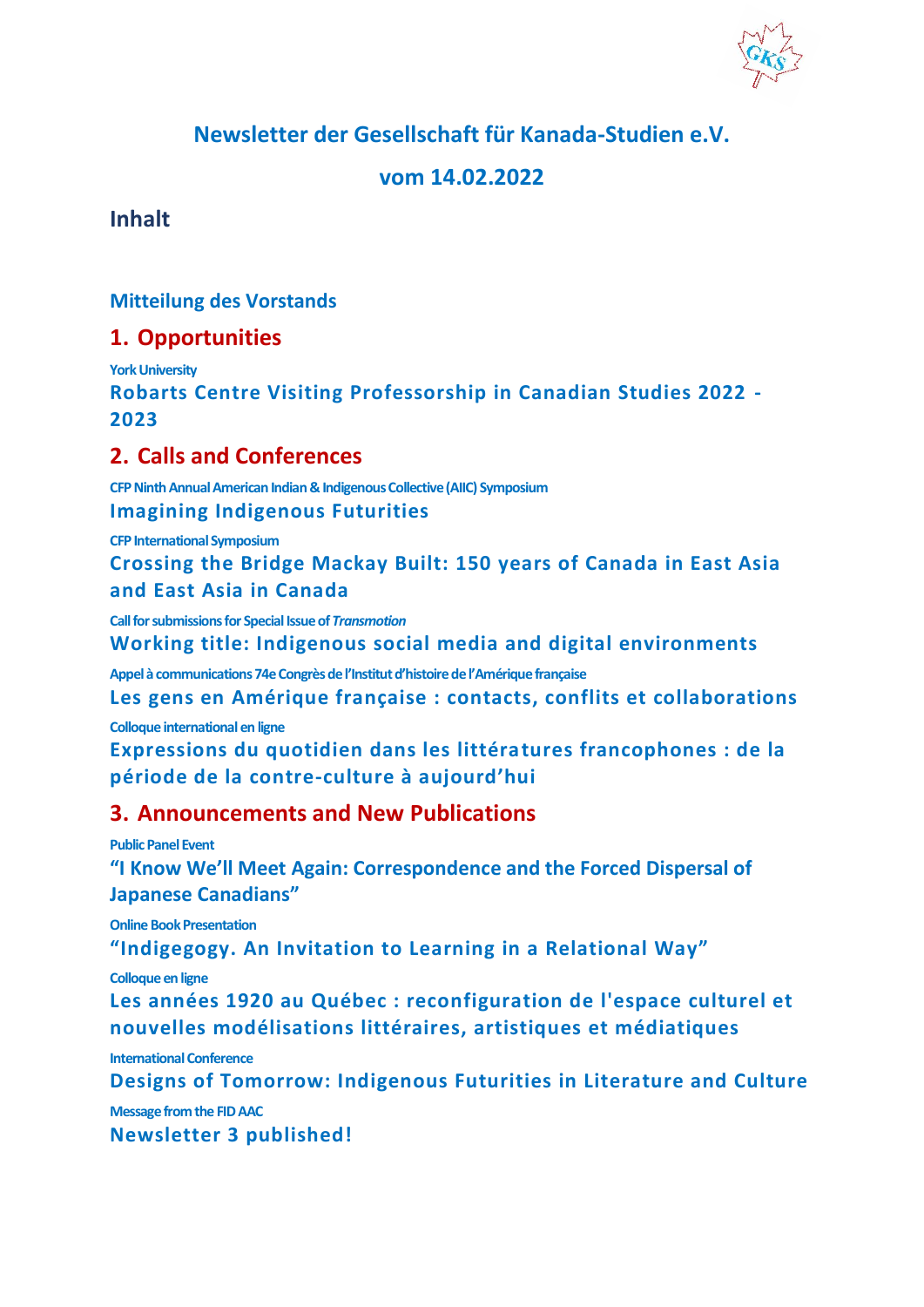

# <span id="page-1-0"></span>**Mitteilung des Vorstands**

Liebe GKS-Mitglieder und Kanadist:innen,

im heutigen Newsletter möchte ich Sie zunächst noch einmal auf die vom 17.-19. Februar stattfindende Jahrestagung unserer Gesellschaft aufmerksam machen und Sie dazu, auch im Namen des Vorstands und Beirats, herzlich einladen. Wir werden das bereits für 2021 geplante und von der Sektion "Indigenous and Cultural Studies" organisierte Thema "Ecologies – Environments – Ethics / Écologies – Environnements – Éthiques" nun endlich durchführen und dazu vier Keynotes und zahlreiche Panel-Beiträge hören. Zudem bieten wir auch in diesem Jahr ein Theatercafé mit Lesungen interessanter Autor:innen an. Wir würden uns sehr freuen, viele von Ihnen bei unserer Online-Veranstaltung begrüßen zu dürfen.

All jenen, die in den letzten Monaten in die universitäre Lehre eingebunden waren und deren Wintersemester nun zu Ende ist, wünsche ich eine schöne vorlesungsfreie Zeit und etwas Ruhe und Entspannung.

Mit besten Grüßen aus Göttingen

Brigitte Johanna Glaser

# <span id="page-1-1"></span>**1. Opportunities**

## <span id="page-1-2"></span>**York University**

# <span id="page-1-3"></span>**Robarts Centre Visiting Professorship in Canadian Studies 2022 - 2023**

## **Application Deadline: March 25, 2022**

The Professorship\* is open to full - time (tenured or tenure - track) faculty members who work on issues concerning Canada and who are based outside the country, are planning to go on sabbatical or other leave during 2022 - 2023 and have demonstrated scholarly expertise on Canada and a commitment to Canadian studies. The Professorship will provide the selected faculty member with \$2500 CAD in funding to cover travel and accommodations costs while in residence.\*\* Visitors will also be offered office space in the Centre for the duration of the visit, and they will have access to York Libraries. The Archives of Ontario and the Clara Thomas Archives and Special Collections are al so located on campus, and the Environment Canada Library is nearby.

\*The residency of the selected candidate and access to York University campuses will be partly determined and potentially limited by ongoing public health measures.

\*\*PLEASE NOTE Visitors will be reimbursed for travel and accommodation related expenses incurred, up to \$2500 CAD, upon completion of the visit, in accordance with York University travel reimbursement policy.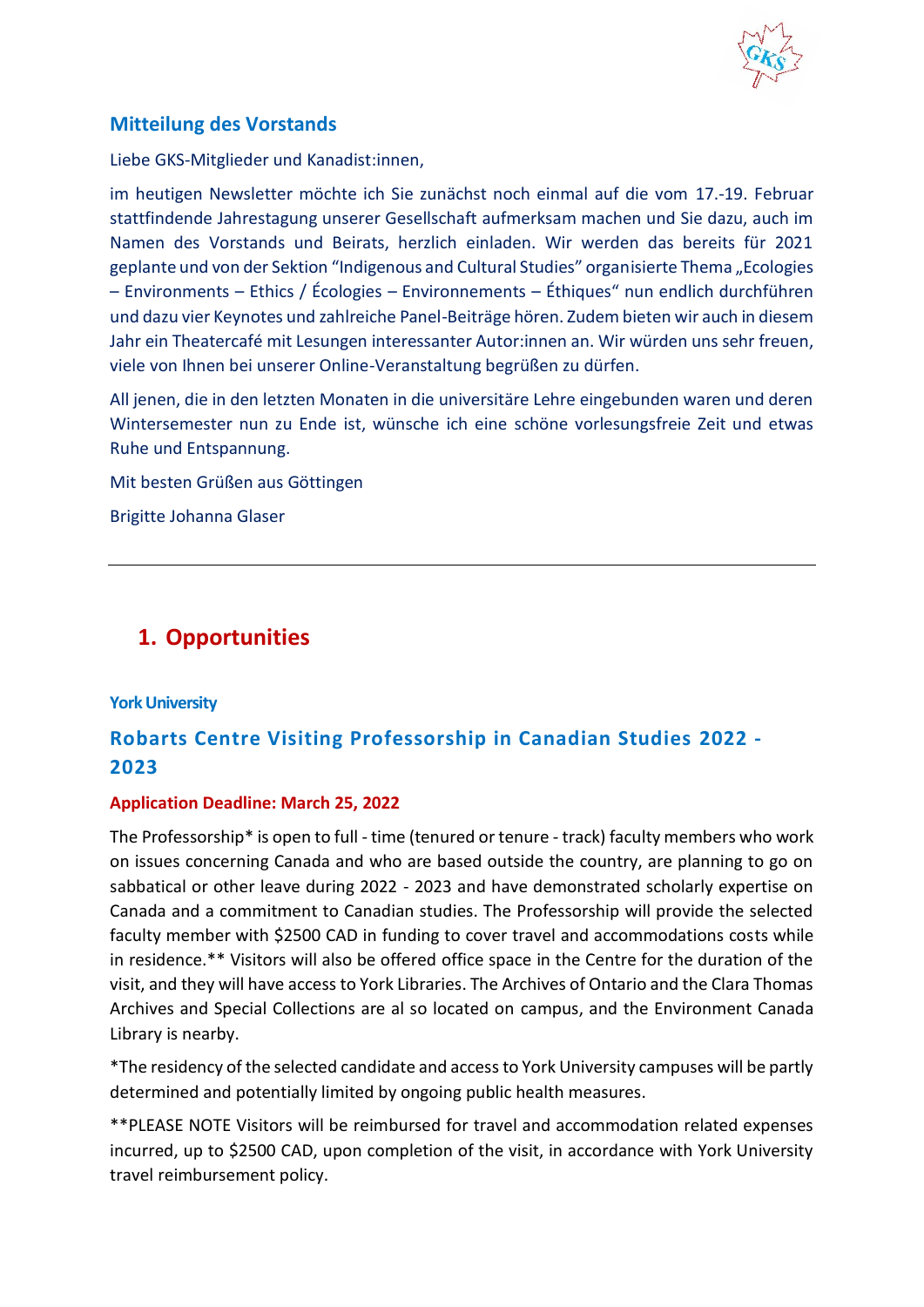

Application requirements:

1. A current CV;

2. A statement of the research project and how residency at the Robarts Centre will facilitate this project (maximum 500 words) and your preference for timing;

3. A short statement on how the residency will be used to foster research collaborations at York and support the Centre activities;

4. A letter of support from a current full - time professor at York. This faculty member must also be a faculty associate of the Robarts Centre; and

5. A letter of support from the candidate's departmental Chair or Dean.

Applications should be sent to the Robarts Centre at robarts@yorku.ca



# <span id="page-2-0"></span>**2. Calls and Conferences**

<span id="page-2-1"></span>**CFP Ninth Annual American Indian & Indigenous Collective (AIIC) Symposium**

# <span id="page-2-2"></span>**Imagining Indigenous Futurities**

**University of California Santa Barbara (UCSB), Santa Barbara, CA/USA**

**April 22-24, 2022** (virtual)

**Deadline: February 14, 2022**

## **<https://sites.google.com/view/2022aiicimaginingfuturities>**

The Ninth Annual American Indian and Indigenous Collective (AIIC) Symposium, Imagining Indigenous Futurities, is an interdisciplinary conference, calling for individual papers, performances, or panel proposals, from across the academy – including from the humanities, social sciences, fine arts, and sciences – and from community members and practitioners beyond academic borders. We are asking participants: "What is most urgent for our communities now?" In asking this, the symposium aims to advance conversations at the intersections of Indigenous Traditional Ecological Knowledge (ITEK); Indigenous Futurities; storytelling; environmental justice; and, landback and/or land and water protection. In selecting this year's theme, Imagining Indigenous Futurities, the AIIC seeks presentations that center: global Indigenous people's lifeways, ecologies, and knowledges; ITEK; practices and theories for enacting just, decolonial, and sustainable futures; Native feminist, Indigiqueer, and Two Spirit knowledge creation, storytelling, and organizing; Landback movements; and, Native storytelling as a form of resistance, survivance, and theorizing. How are our communities envisioning and enacting lush futures in the now for all our human and morethan-human relations?

We intend to explore these topics in expansive and inclusive ways; contributions may undergird, expand on, or complicate any of the symposium topics, individually or collectively.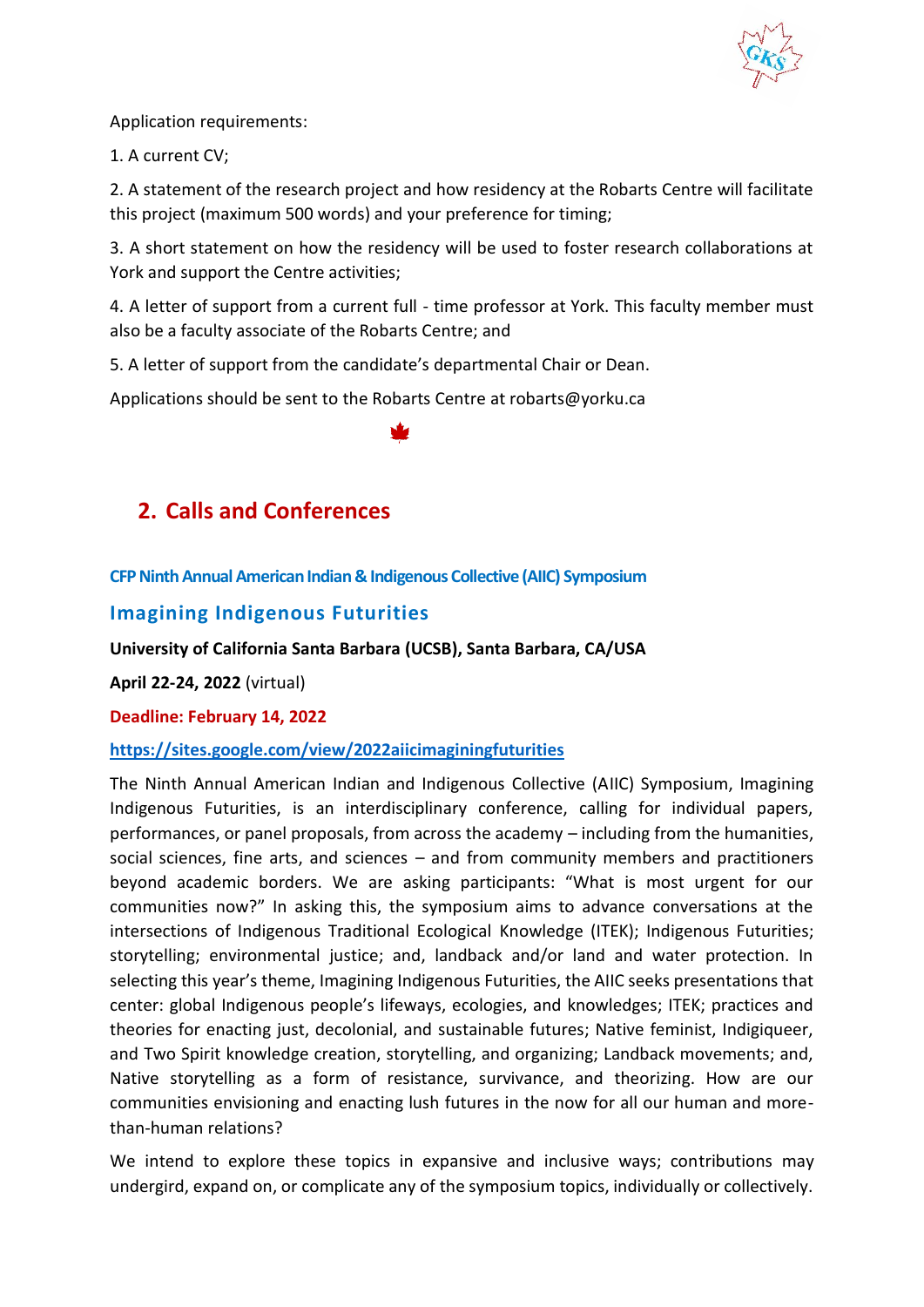

We welcome contributions from multiple fields, including but not limited to history, linguistics, literature, ethnic studies, religious studies, sociology, gender and sexuality studies, anthropology, law, theater, music, dance, visual art, biology, ecology, chemistry, and physics. Honoring the embodied wisdom and survivance of our elders, we invite papers and offerings of art from Native scholars and community members poised to address such questions as:

- How are local traditional ecologies and knowledges being practiced in our communities?
- What are the theoretical and practical applications of ITEK to inspire, create, and enable us to inhabit just and sustainable futures seeded in the past and enacted in the present?
- What role does ITEK play in combating ongoing colonization, extractive capitalism, land grabbing, and military occupation? We are especially interested in presentations about environmental justice in an Indigenous context, land and water protection, the relationship between environmental justice and decolonization, and presentations that focus on landback movements.
- How are the arts, literatures, and performative relationality of Indigenous peoples addressing the climate crisis by enacting change, transformation, or renewal?
- What is the role of ITEK in global Indigenous alliances and futures? How can we facilitate global Indigenous solidarities and the sharing of research, knowledges, and agendas?
- How can Native feminist, Indigiqueer, and Two Spirit scholarship shed light on important work toward a future without colonial gender-based and/or sexual violence?
- How can/does ITEK shape belonging and identity within and among Indigenous communities? How have the different ways legal constructions of identities, and blood racialization (i.e., colonial imposition of blood quantum) undermined Indigenous and Native American claims to land and sovereignty?
- How can/does the practice of imagining futurities shape belonging and identity within and among Indigenous communities (urban, rural, kinship, groupings of extended relations, social and activist organizations)?

This year, the AIIC Symposium has the honor of featuring the following keynote speakers whose research addresses issues related to Indigenous Futurities, ITEK, and Indigenous environmental justice: Grace Dillion (Anishinaabe), Dolly Kikon (Lotha Naga), and Dina Gilio-Whitaker (Colville Confederated Tribes descendant).

## **Submission Instructions:**

The symposium is intended for students (undergraduate and graduate), faculty, staff, and community members.

Undergraduates, Graduates, Faculty, Staff and Community Members:

Please send an abstract of 250-300 words and a one page CV to [ucsb.aiic.symposium.cfp@gmail.com](mailto:ucsb.aiic.symposium.cfp@gmail.com)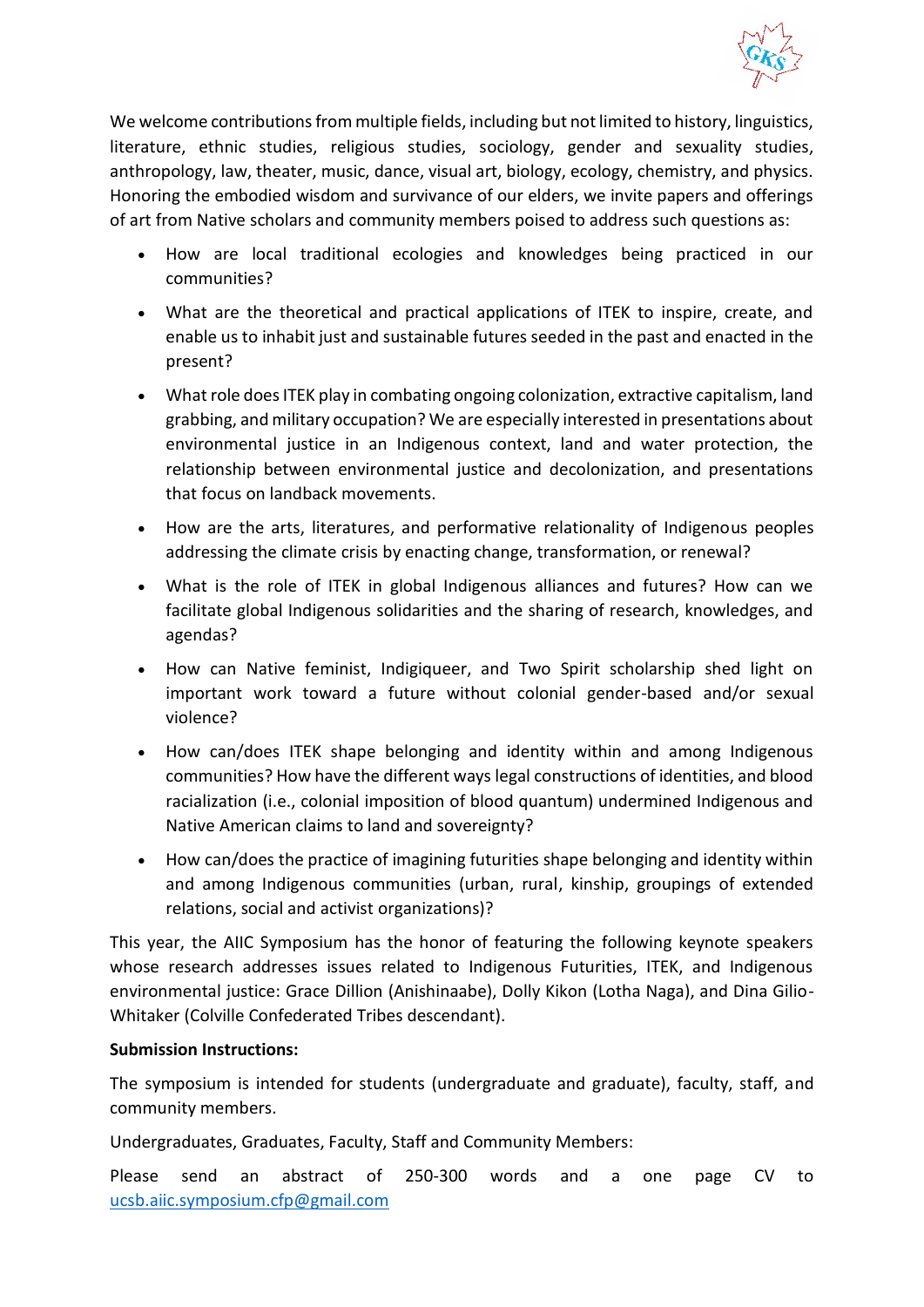

Due: Monday, **February 14, 2022**

\*\*\*When you submit, please include a line in your submission that states: AIIC Symposium, and the category of your submission (graduate, undergraduate, community member, etc).\*\*\*

The AIIC is excited to announce that we are launching prize awards for outstanding undergraduate presentation and outstanding graduate presentation at this year's symposium.

In order to ensure the safety of all participants, the 2022 Symposium will be held virtually through Zoom. The Symposium will take place over three days from Friday, April 22 – Sunday, April 24, 2022. To participate in and/or attend this year's virtual symposium, please register here: [https://ucsb.zoom.us/meeting/register/tZcvcOytqTouHdJ7037MfXMV326vMbCpqC\\_L](https://ucsb.zoom.us/meeting/register/tZcvcOytqTouHdJ7037MfXMV326vMbCpqC_L)

Please request other technical or accessibility support by emailing [ucsbaiic@gmail.com.](mailto:ucsbaiic@gmail.com)

The AIIC is excited to announce that we are launching prize awards for outstanding undergraduate presentation and outstanding graduate presentation at this year's symposium.

In order to ensure the safety of all participants, the 2022 Symposium will be held virtually through Zoom. The Symposium will take place over three days from Friday, April 22 – Sunday, April 24, 2022. To participate in and/or attend this year's virtual symposium, please register here: [https://ucsb.zoom.us/meeting/register/tZcvcOytqTouHdJ7037MfXMV326vMbCpqC\\_L](https://ucsb.zoom.us/meeting/register/tZcvcOytqTouHdJ7037MfXMV326vMbCpqC_L)

Please request other technical or accessibility support by emailing [ucsbaiic@gmail.com.](mailto:ucsbaiic@gmail.com)

## <span id="page-4-0"></span>**CFP International Symposium**

# <span id="page-4-1"></span>**Crossing the Bridge Mackay Built: 150 years of Canada in East Asia and East Asia in Canada**

## **Deadline: February 18, 2022**

## **Friday, 24 June 2022, Knox College, University of Toronto (hybrid)**

George Leslie Mackay (1844–1901) began Canadian engagement with Asia when he founded the Canada Presbyterian mission in north Formosa on 9 March 1872 Mackay's missionary career and contributions to Taiwan have long been celebrated. After 150 years, we want to widen the focus to what has happened in this century and a half of Canadian engagement with Asia that Mackay started.

This event is organized by the Canadian Mackay Committee with support from the Centre for Asian-Canadian Theology and Ministry at Knox College, University of Toronto and the York Centre for Asian Research, York University.

The symposium will take place on **Friday, 24 June 2022** at Knox College, University of Toronto. We expect that the symposium will have **both in-person and virtual participation**, but this is dependent on local and provincial COVID-19 guidelines.

We welcome papers, panels and creative presentations sharing stories of Canadians in East Asia and people from East Asia in Canada. This is not limited to missionaries or public figures. Recognizing the wide social distribution of these memoires outside of the academic gaze, we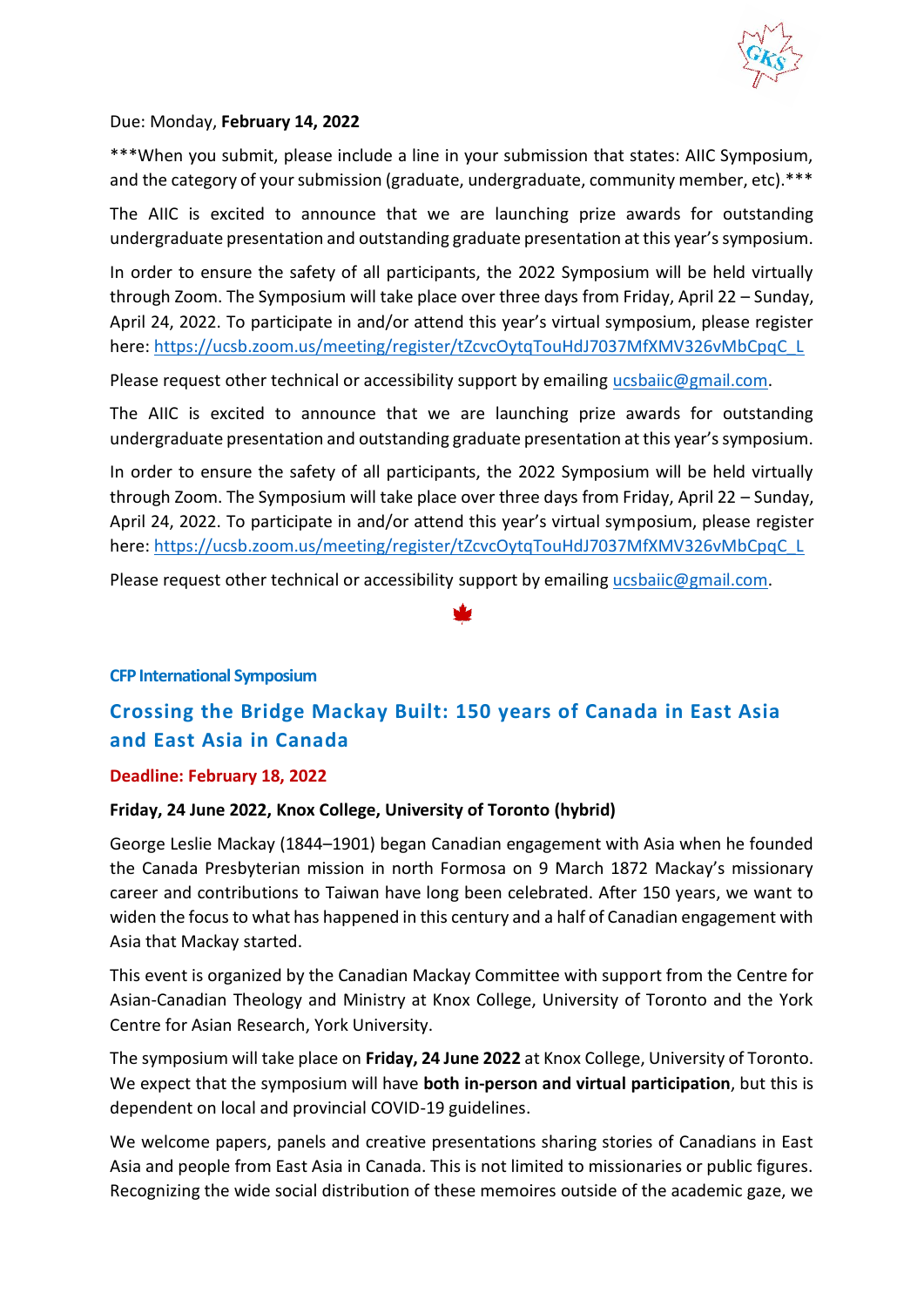

welcome non-academic talks and community stories. The unique role played by non-political exchange in Taiwan-Canada relations is also a welcome topic. Papers may be written in English or Chinese, but oral presentations must use English.

The deadline for abstract submission is **Friday, 18 February 2022** at [https://laps.apps01.yorku.ca/machform/view.php?id=1326959.](https://laps.apps01.yorku.ca/machform/view.php?id=1326959)

Questions can be directed to [ycar@yorku.ca](mailto:ycar@yorku.ca) or o[r michaelpayas@gmail.com.](mailto:michaelpayas@gmail.com)

We are in discussion with the Royal Ontario Museum to arrange a private viewing of selected artifacts from the unexhibited Mackay collection.

Contact Info:

This event is organized by the Canadian Mackay Committee with support from the Centre for Asian-Canadian Theology and Ministry at Knox College, University of Toronto and the York Centre for Asian Research, York University.

Contact Email: [ycar@yorku.ca](mailto:ycar@yorku.ca)

URL: <https://ycar.apps01.yorku.ca/crossing-the-bridge-mackay-built-symposium/>

## <span id="page-5-0"></span>**Call for submissions for Special Issue of** *Transmotion*

# <span id="page-5-1"></span>**Working title: Indigenous social media and digital environments**

## **Deadline: February 28, 2022**

Special Issue of *Transmotion*:<https://journals.kent.ac.uk/index.php/transmotion/index> Issue editors: Ashley Caranto Morford, Tanja Grubnic, and Jeffrey Ansloos

The digital turn in Indigenous studies, Indigenous literary studies, and across transdisciplinary engagements has ignited a range of conversations, debates, and possibilities for literary contributions regarding the relationship between Indigenous Peoples and *all things digital*.

Along these lines, *Transmotion* will publish new scholarship, creative/mixed-genre work, and reviews (art, film, book, etc.) that take up and analyse Indigenous literary engagements with the evolving, fast-paced, dynamic, often fraught, and complex environments of emerging communications technologies, social media, and digital ecologies. We seek to look at these themes within the literatures of Indigenous communities, activists, and movements, and through Indigenous theorizations of sovereignty, identity, justice, and change.

In this special issue, the editors define literatures in expansive, inclusive, and potentially radical terms: *as any cultural expression.* These cultural expressions might include — but are not limited to — tweets and Twitter threads, TikTok stories, YouTube videos, Instagram posts, books and printed text, beadwork and visual art, photographs, music, dance and performance, and more.

The editors of this special issue of *Transmotion* invite scholarly submissions, interdisciplinary approaches, as well as original creative writing and other artistic works, that create, develop, and/or engage with Indigenous digital presences, spaces, and literatures to do any of the following: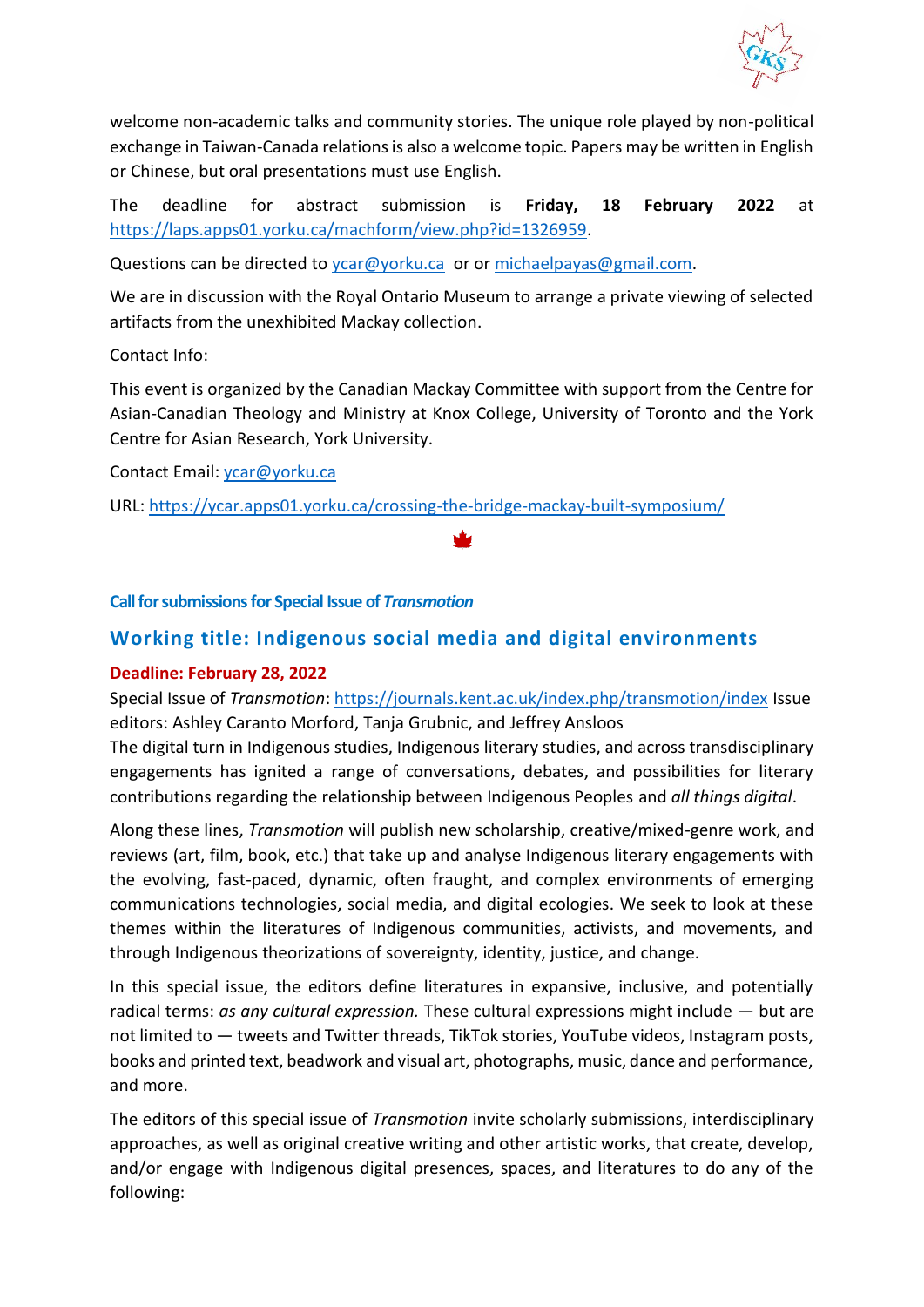

- Theorizing Indigenous relations to and with new social technologies. For example:  $\circ$ The (re)purposing of hashtags, hyperlinks, hypertext, etc
- The social economies and politics of platforms including but not limited to TikTok, Instagram, Facebook, Twitter, Signal, SnapChat, WhatsApp, YouTube, OnlyFans, Spotify, Tumblr, Wattpad, etc, and older platforms such as MySpace, LiveJournal, etc
- The relationship between analogue, land, and digital spaces, and the intersections of Indigenous relationships to and with land and digital environments
- Community-building in and through digital platforms and infrastructures
- Indigenous peoples and cultural production within digital spaces, and the challenges of visibility, representation, celebrity, self-determination, appropriation and cooption
- The adoption of tropes and modes of expression from digital cultures in offline Indigenous literary or other cultural expressions
- Indigenous peoples and technological justice, including:
- Access, accessibility, and design of digital technologies
- o Indigneous languages
- o Technological infrastructure
- Unpacking critiques of the idealization, romanticisation, resistances, rejections, and repudiations of emerging communications technologies, social media, and digital environments, including: o Concepts such as network sovereignty
- $\circ$  Concepts such as digital stealth and opacity
- $\circ$  The potentials and limits of using corporately owned platforms
- o Issues surrounding AI and surveillance
- Methodological and ethical challenges in digital Indigenous literary and cultural research and creative expression, including:
- $\circ$  The reconfiguration of colonial research practices in digital ethnographies, sociologies, and digital humanities
- o Critical interventions into concepts of consent within the digital environment Ethical tensions in observational research within public domain digital material ○ Protocol for the use, dissemination, study, and creation of traditional knowledge within digital environments
- o Decolonizing concepts of intellectual property, ownership, and fair use
- o Issues related to publishing industries
- Other topics related to the intersections of Indigeneity and digital environments

# **Submission Guidelines for Essays:**

We welcome both single author and collaborative proposals of 500 words in anticipation of final essays of 6000 to 7500 words, including references. Proposals should be prepared according to MLA (Modern Language Association) formatting, using footnotes and a bibliography. Please submit proposals electronically in .doc or .docx format.

# **Submission Guidelines for Creative Works:**

We welcome both single artist and collaborative proposals of 300-500 words outlining the creative piece you envision submitting and how it relates to the topic and focus of this special issue. In your proposal, please include medium/media, as well as anticipated word length (if written) or time length (if video or audio) of the piece. Please submit proposals electronically and, if written, in .doc or .docx format.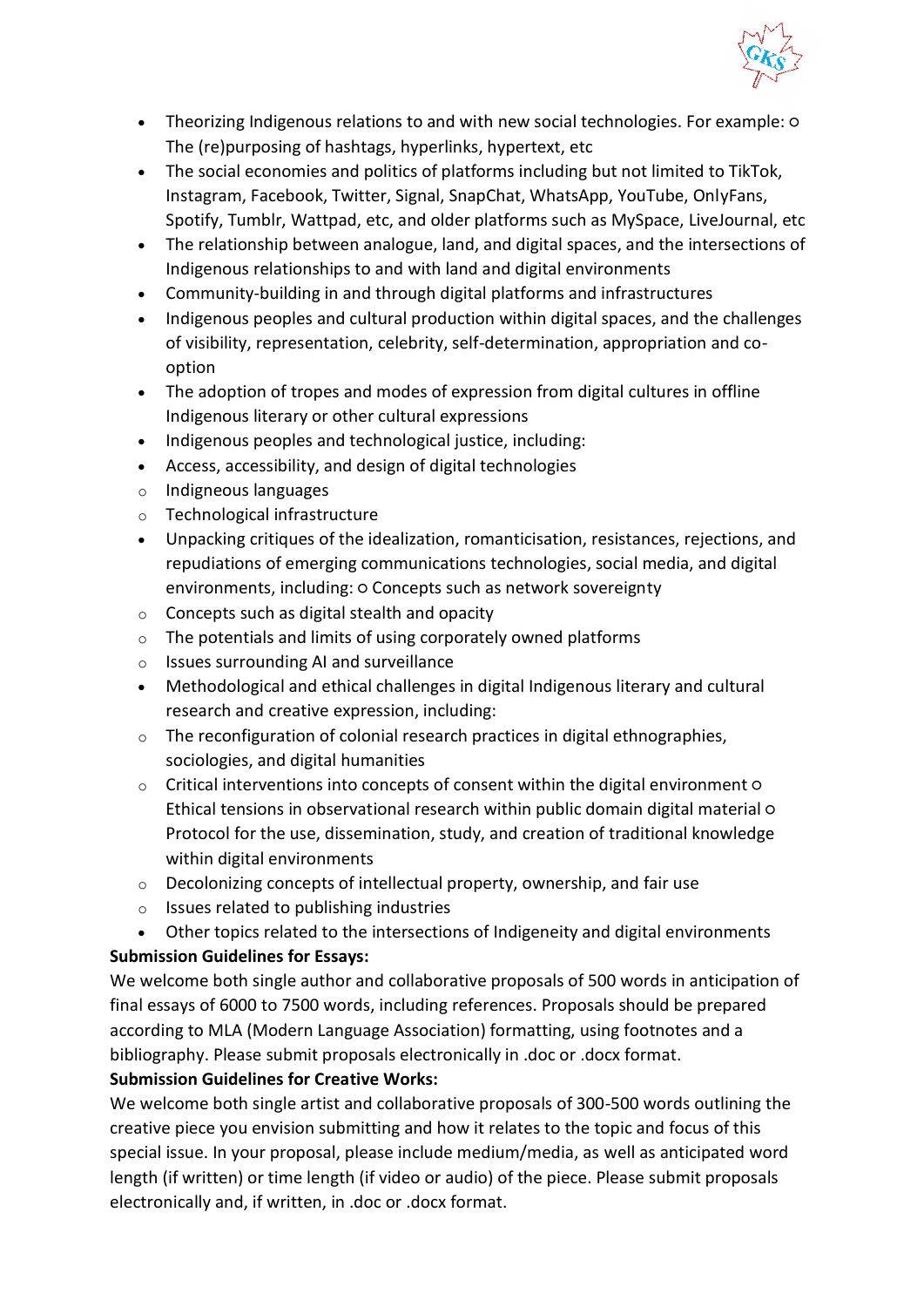

Please include with your proposal the name(s) of all authors and/or artists, email(s), project title, and a 250-word biographical statement. We invite abstract proposals to be submitted by **February 28, 2022**. Please submit proposals electronically to *all* of the following addresses: [amorford@pobox.pafa.edu,](mailto:amorford@pobox.pafa.edu) [tgrubnic@uwo.ca,](mailto:tgrubnic@uwo.ca) [jeffrey.ansloos@utoronto.ca](mailto:jeffrey.ansloos@utoronto.ca)

## <span id="page-7-0"></span>**Appel à communications 74e Congrès de l'Institut d'histoire de l'Amérique française**

# <span id="page-7-1"></span>**Les gens en Amérique française : contacts, conflits et collaborations**

## **20, 21 et 22 octobre 2022, Québec**

<www.congresihaf2022.cieq.ca>

## **Date limite : 13 mars 2022**

L'Amérique française est un concept fluide et mouvant, qui fait référence dans la pratique historienne actuelle autant à des territoires (la Nouvelle - France, le Québec et ses prédécesseurs, etc.) qu'à un fait culturel (la francophonie nord - américaine). Le comité organisateur de l'édition 2022 du congrès de l'Institut d'histoire de l'Amérique française propose de réfléchir à la manière dont cette Amérique française a été façonnée par les rapports entre les gens qui y ont été englobés, qu'ils s'y soient identifiés ou non.

Il faut d'ailleurs reconnaître que le concept même d'« Amérique française » mérite d'être questionné ou déconstruit. Le comité souhaite explorer toute la gamme des interactions entre les gens en Amérique française, qu'il s'agisse de contacts, de conflits ou de collaborations, d'alliances ou de rivalités, de vivre - ensemble harmonieux ou de voisinages refusés, de métissages culturels ou de replis identitaires. Penser en termes de « gens » permet de tenir compte des différentes échelles d'interaction, des individus et des familles jusqu'aux peuples et aux nations, en passant par les communautés et les groupes sociaux. Le comité suggère d'aborder ces interactions à l'aune des rapports de pouvoir qui les structurent inévitablement – en s'entrecroisant – sur la base de caractéristiques sociales comme les origines ethniques, les identités racisées, l'appartenance linguistique, les genres, les identités sexuelles, les statuts socioéconomiques, les âges et les croyances.

La date limite pour soumettre une proposition de communication ou de séance est le 31 mars 2022.

Pour toute question, contactez : Aline Charles, Donald Fyson et Alain Laberge, Département des sciences historiques, Université Laval, coprésident.e.s du comité organisateur : ihaf2022@ulaval.ca

#### <span id="page-7-2"></span>**Colloque international en ligne**

<span id="page-7-3"></span>**Expressions du quotidien dans les littératures francophones : de la période de la contre-culture à aujourd'hui**

**14-16 juin 2023**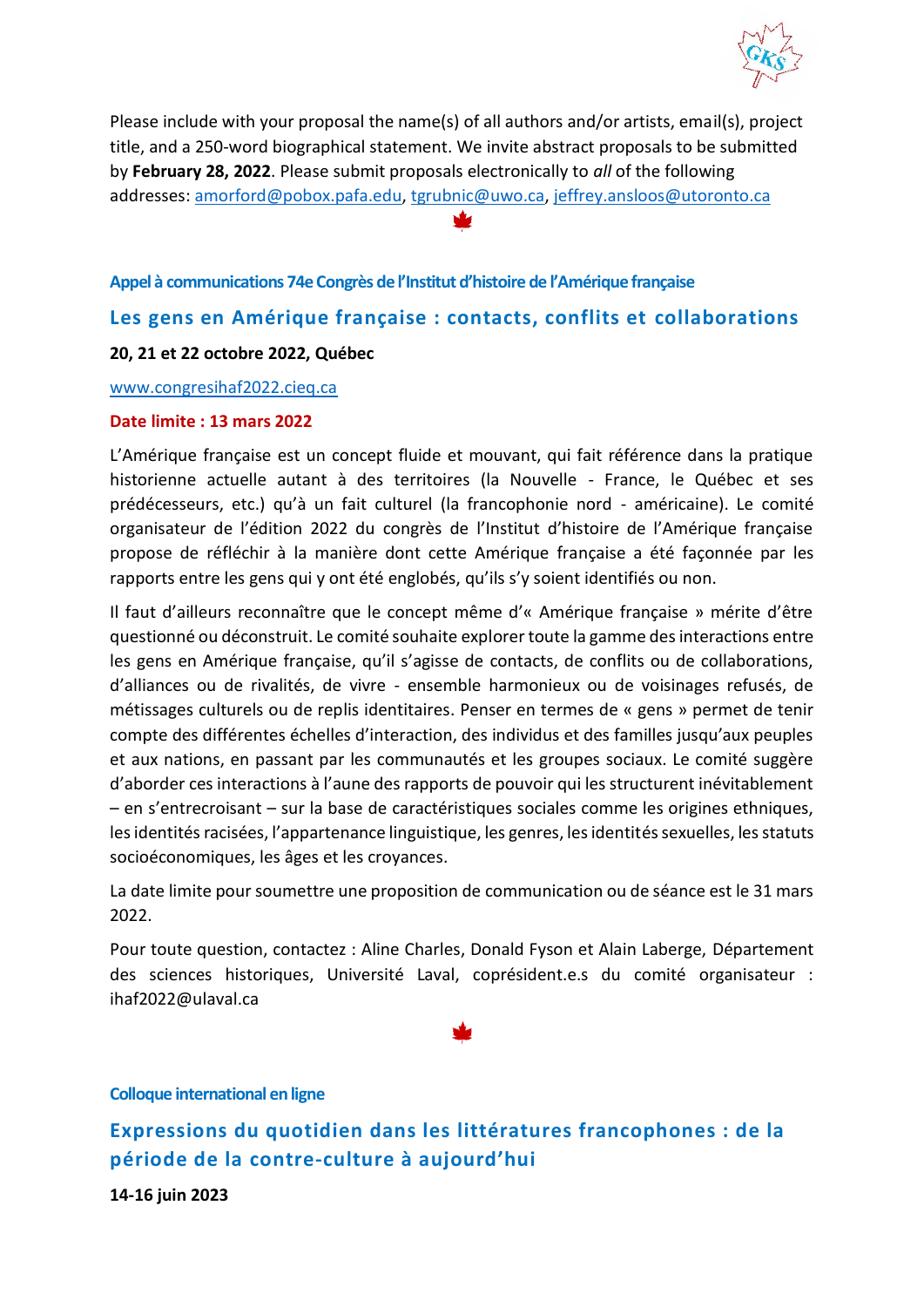

## **Université du Manitoba et Université de Winnipeg, Winnipeg, Manitoba, Canada**

## **Date limite : 15 décembre 2022**

Ce projet de colloque en ligne part d'une observation simple : nous avons souvent du mal à voir ce qui est sous nos yeux. Dans « La Parole quotidienne », Blanchot explore « l'inaperçu » et « l'insignifiant », en soulignant que « le quotidien est ce qu'il y a de plus difficile à découvrir » (355). Pour les surréalistes, le quotidien est abordé à partir de fragments épars, avec cette dimension arbitraire selon laquelle les choses arrivent sans qu'on les ait cherchées, et avec l'idée qu'on peut y voir surgir le merveilleux. Les auteur·e·s de la contre-culture, elleux aussi, comme l'affirme Frédéric Rondeau, « ont cherché à mettre leur écriture en rapport avec la vie de tous les jours. La critique de la vie quotidienne d'Henri Lefebvre a eu une importance considérable pour nombre d'entre [elleux] » (219). Dans les sciences humaines et sociales, le quotidien est objet d'investigation de la philosophie (Bégout, Cavell, de Certeau, Laugier, Lefebvre), de l'éthique (Handke, Nussbaum, Stiegler), des études culturelles anglophones (Gardiner, Randall, Roberts,) et d'essais théoriques (Sheringham, le Blanc). Comment le mot « quotidien » qui – si l'on se fie au Trésor de la langue française – ne reçoit que des connotations négatives (train-train, banalité, routine) a pu accéder récemment à un statut valorisé dans la littérature ? Dans quelles conditions la notion de quotidien peut-elle trouver un sens positif ? Loin d'être insignifiante, la quotidienneté se trouve au cœur du projet contre-culturel des années 1960 et 1970, car celui-ci demande « de poser dans le quotidien des gestes antagonistes de refus et de négation, de désapprendre la vie rituelle de chaque jour, de rééduquer ses réflexes, de trouver des valeurs autres, un comportement différent » (Rochon, 132). Pour les tenants de la contre-culture, c'est par un réapprentissage du quotidien, individuel et collectif, que passe la transformation du monde. Sont alors valorisés les « habitus populaires », qui sont autant de « pratiques de résistance », de « contre-conduites » (le Blanc, 2014 : 6). Les « modes de vies minoritaires » (le Blanc, 2014 : 1) rattachés à la contre-culture forcent la remise en question des « signifiants majeurs de notre temps » (le Blanc, 2014 : 2). Dans ce sens, les « expériences de vie de chacun » deviennent des « essais ordinaires de subversion des normes » (le Blanc, 2014 : 77). Le rejet « des distinctions culturelles entre la grande culture et la petite culture » (le Blanc, 2014 : 20) est repérable en littérature et se traduit par la prépondérance du motif de la quotidienneté qui, selon Rondeau, serait « le plus caractéristique de la contre-culture littéraire » (218). Le « banal » et « l'anecdotique » se font alors les signes d'une « authenticité » très prisée, qui se traduit également par une « dimension brouillonne », témoignant d'une « spontanéité qui échapperait à tout discours et idée de système » (Rondeau, 208, 219). Marie-Pascale Huglo note que la mise en discours du quotidien signifie « un refus de l'événement et du récit » (2011, 87). Le quotidien dès qu'il est narré implique un changement d'échelle d'intérêt et de valeur dramatiques rendant aux petits faits et gestes répétés du jour le jour leur pertinence. La littérature contemporaine déploie une poétique de la fragmentation qui se construit par l'art de ramasser des bouts d'expérience, des fragments d'objets, des morceaux de ville, des résidus de quotidien, à l'opposé de la vision totalisante du roman réaliste du XIXe siècle. En 1982, dans Tentative d'épuisement d'un lieu parisien, Georges Perec présente ce projet comme appartenant presqu'au XIXe siècle, à la manière de Zola, consistant à s'installer en un lieu pour un temps défini, afin de l'observer jusqu'à ce que l'habitude puisse servir l'exactitude d'une connaissance. Finalement, Perec renonce à ce projet encyclopédique face à la difficulté même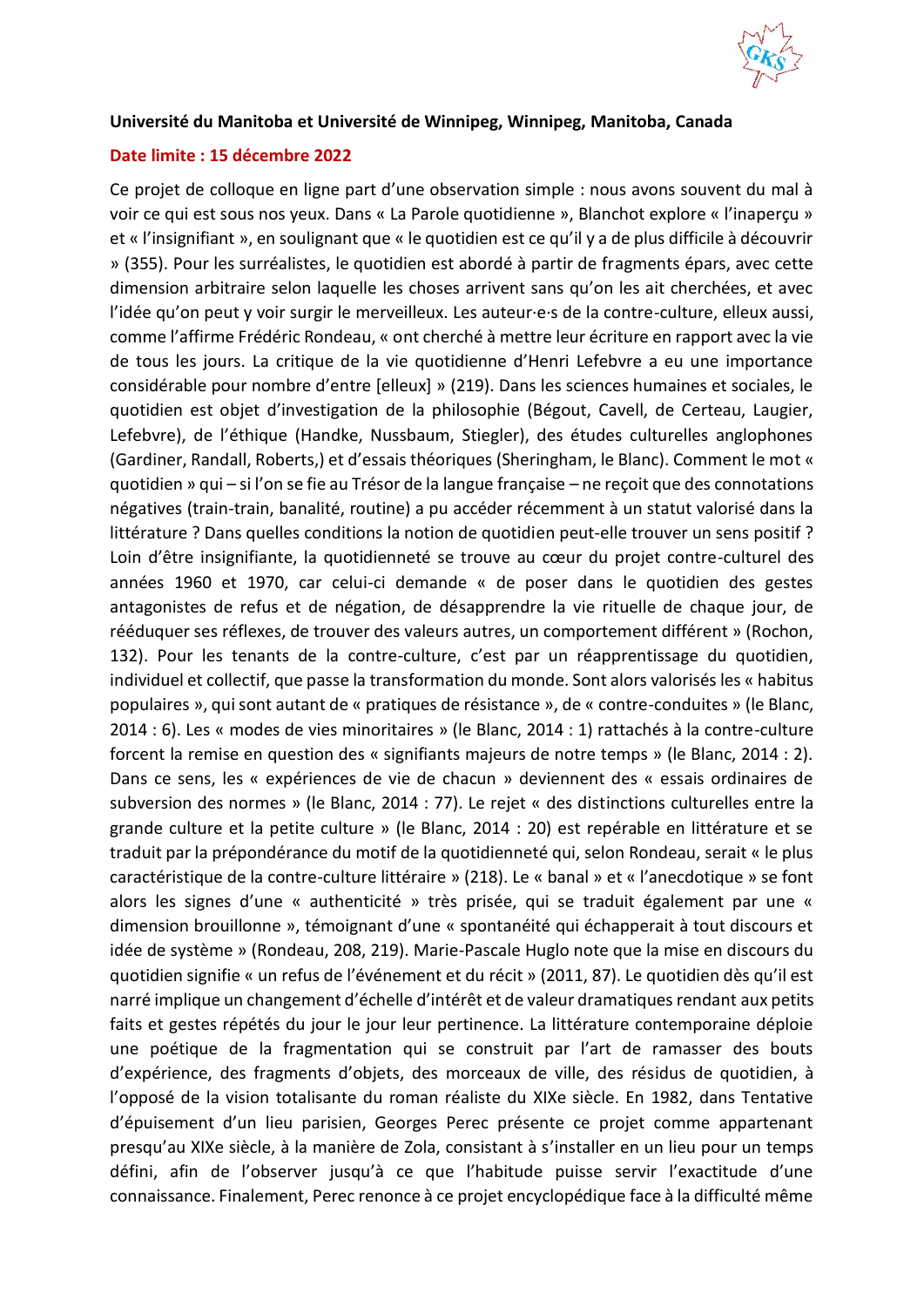

de la description, dont la consistance ne peut s'attacher qu'à des bribes d'une réalité morcelée. C'est à ce moment-là qu'on peut situer le passage de la totalité au fragment. Les écrivain·e·s contemporain·e·s sont marqué·e·s par ce passage. Nombre de livres parus depuis 2000 témoignent non seulement de l'insistance de la thématique du quotidien mais aussi de la variété de ses représentations : écritures « infra-ordinaires » dans la lignée de Perec (Annie Ernaux, Christian Bobin, Régine Robin), explorations urbaines ou des régions (Catherine Mavrikakis, Martine Delvaux, Marc Séguin, Maylis de Kerangal), autofictions (Anne Pauly, Anaïs Barbeau-Lavalette, Louise Dupré, Ouanessa Younsi), transgression des frontières génériques autofiction-non-fiction, documentaire (Sophie Calle, Adèle Van Reeth). Le retour des écrivain·e·s du vingt-unième siècle au réel, au vécu, au terrain et aux archives traduit un paradigme de « la réparation » (Gefen, 2017), alors que certain·e·s explorent le paradigme de la discorde (Despentes, Jauffret, Houellebecq). Il s'agit d'une ambition politique et éthique qui entend mettre des mots sur des objets non vus, des situations non connues et donner la parole à des groupes sociaux qui n'ont pas de voix dans l'espace public. Ce colloque vise à mettre en lumière l'importance de l'écriture du quotidien à partir des années 1960, à analyser la poétique formelle qui s'y rattache et à montrer qu'il y a dans le quotidien une fragilité et une inquiétude qui peuvent le faire basculer à tout instant dans une crise ou dans un projet créateur. Le corpus de textes à l'étude sera plurigénérique (autobiographie, roman, essai, etc.) et choisi en fonction du caractère dynamique de l'interaction constatée entre l'expérience du quotidien, la réflexion sur le soi et les rapports à autrui et au monde.

Pour répondre à ces questions, les contributions pourraient explorer les sujets ci-dessous, mais toute proposition en lien avec la problématique est la bienvenue :

- Expressions et figures du quotidien
- Esthétiques de la contre-culture
- Éthique et esthétique de l'ordinaire
- Discours et représentations formelles du quotidien
- Remise en question de l'universel et écriture du particulier
- Enjeux de la singularité
- Enjeux de la visibilité
- Éthique du care
- Espaces alternatifs et communautés minoritaires
- Expressions de la relationnalité
- Rapports de pouvoir au quotidien
- Approches intersectionnelles du quotidien
- Marge contestée et centralité
- Marge célébrée
- Quotidien et écritures de l'im/migration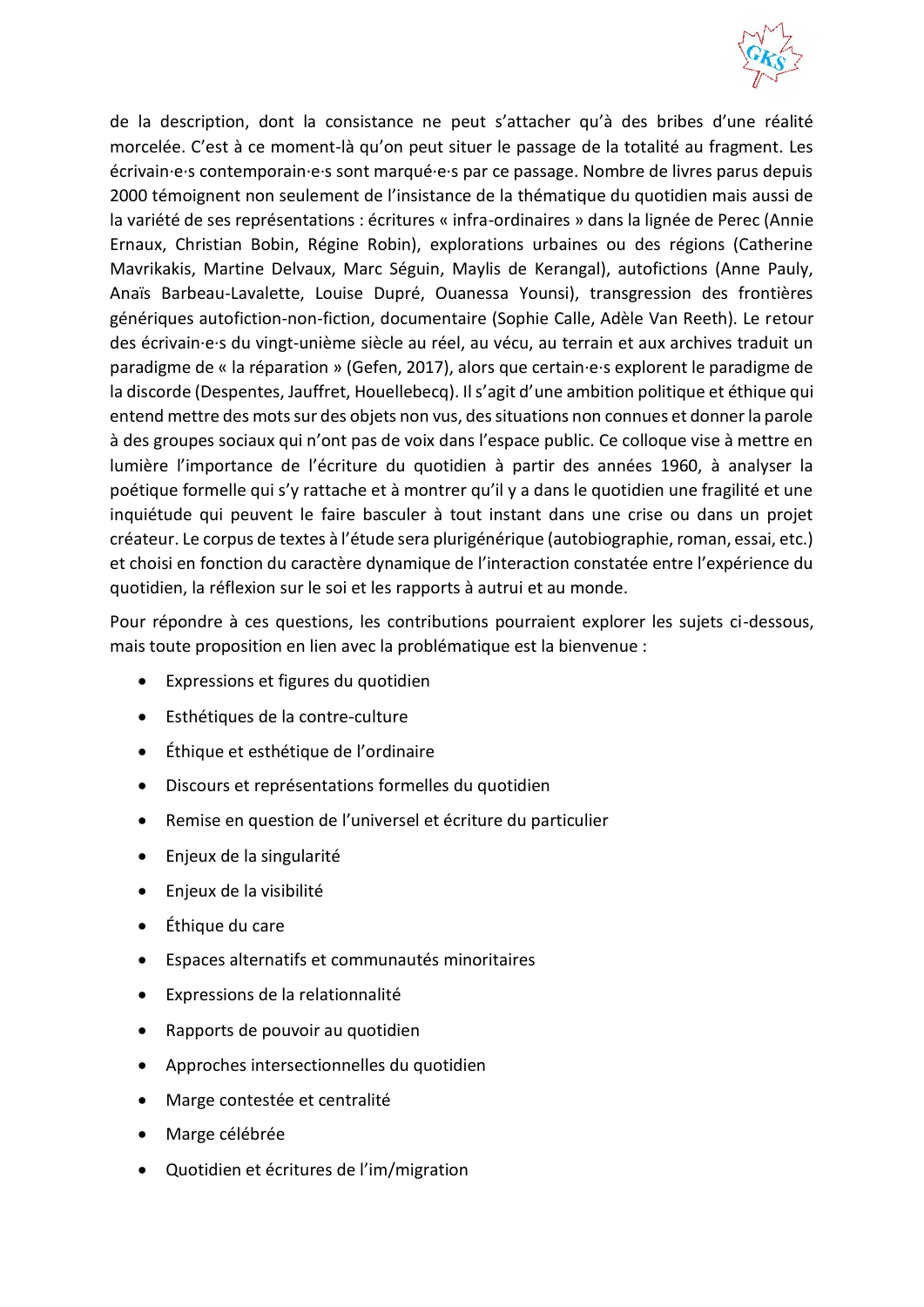

Un titre et un résumé d'environ 250-300 mots, accompagnés d'une brève notice biobibliographique devront être envoyés à a.balint@uwinnipeg.ca et à isabelle.kirouacmassicotte@umanitoba.ca avant le 15 décembre 2022

Un ouvrage collectif issu des communications au colloque est prévu.

Bibliographie indicative :

Bégout, Bruce. La Découverte du quotidien. Éléments pour une phénoménologie du monde de la vie, Paris, Allia, 2005.

Blanchot, Maurice. « La parole quotidienne ». L'Entretien infini, Paris, Gallimard, 1969, pp. 355- 366.

Bourseiller, Christophe et Olivier Penot-Lacassagne (dir.). Contre-cultures!. Paris, CNRS, 2013.

De Certeau, Michel. L'Invention du quotidien. 1. Arts de faire. 1980. Paris, Gallimard, coll. Folio, 1990.

Fasula, Pierre et Sandra Laugier (dir.). Concepts de l'ordinaire. Paris, Éditions de la Sorbonne, 2021.

Gardiner, Michael. Critiques of Everyday Life. London and New York, Routledge, 2000. Gefen, Alexandre. Réparer le monde. Paris, José Corti, 2017.

Goffman, Ken. Counterculture Through the Ages. New York, Villard Books, 2004. Harouel, Jean-Louis. Culture et contre-culture. Paris, Presses universitaires de France, 1994. Heck, Maryline. « Écrire le quotidien aujourd'hui : formes et enjeux ». Elfe XX-XXI, mis en ligne le 10 septembre 2019, https://journals.openedition.org/elfe/1193. Consulté le 2 novembre 2021.

Huglo, Marie-Pascale. « Que se passe-t-il quand il ne se passe rien ? L'événement et le quotidien dans la littérature narrative contemporaine ». Poétiques et imaginaires de l'événement, article d'un Cahier Figura, no 28, sur le site de l'Observatoire de l'imaginaire contemporain, 2011, p. 81-96, http://oic.uqam.ca/fr/articles/que-se-passe-t-il-quand-il-nese-passe-rien-levenement-et-le-quotidien-dans-la-litterature. Consulté le 2 novembre 2021. Larose, Karim et Frédéric Rondeau (dir.). La contre-culture au Québec. Montréal, Presses de l'Université de Montréal, 2016. 4

le Blanc, Guillaume. Vies ordinaires, vies précaires. Paris, Le Seuil, 2007.

le Blanc, Guillaume. La philosophie comme contre-culture. Paris, Presses universitaires de France, 2014.

Lefebvre, Henri. Critique de la vie quotidienne. Paris, Grasset, 1947.

Nussbaum, Martha. Love's Knowledge. Essays on Philosophy and Literature. New York, Oxford University Press, 1992.

Mouralis, Bernard. Les contre-littératures. Paris, Presses universitaires de France, 1975. Paperman, Patricia et Sandra Laugier (dir.). Le souci des autres. Éthique et politique du care. Paris, Édition de l'École des hautes études en sciences sociales, 2005.

Perec, Georges. L'Infra-ordinaire. Paris, Seuil, coll. La Librairie du XXe siècle, 1989, p. 11. Rochon, Gaétan. Politique et contre-culture : essai d'analyse interprétative. Montréal, Hurtubise HMH, 1979.

Roszak, Theodore. The Making of a Counter Culture. Reflections on the Technocratic Society and Its Youthful Opposition. Berkeley, University of California Press, [1968] 1995. Ruffel, Lionel. Brouhaha. Les mondes du contemporain. Lagrasse, Éditions Verdier, 2016.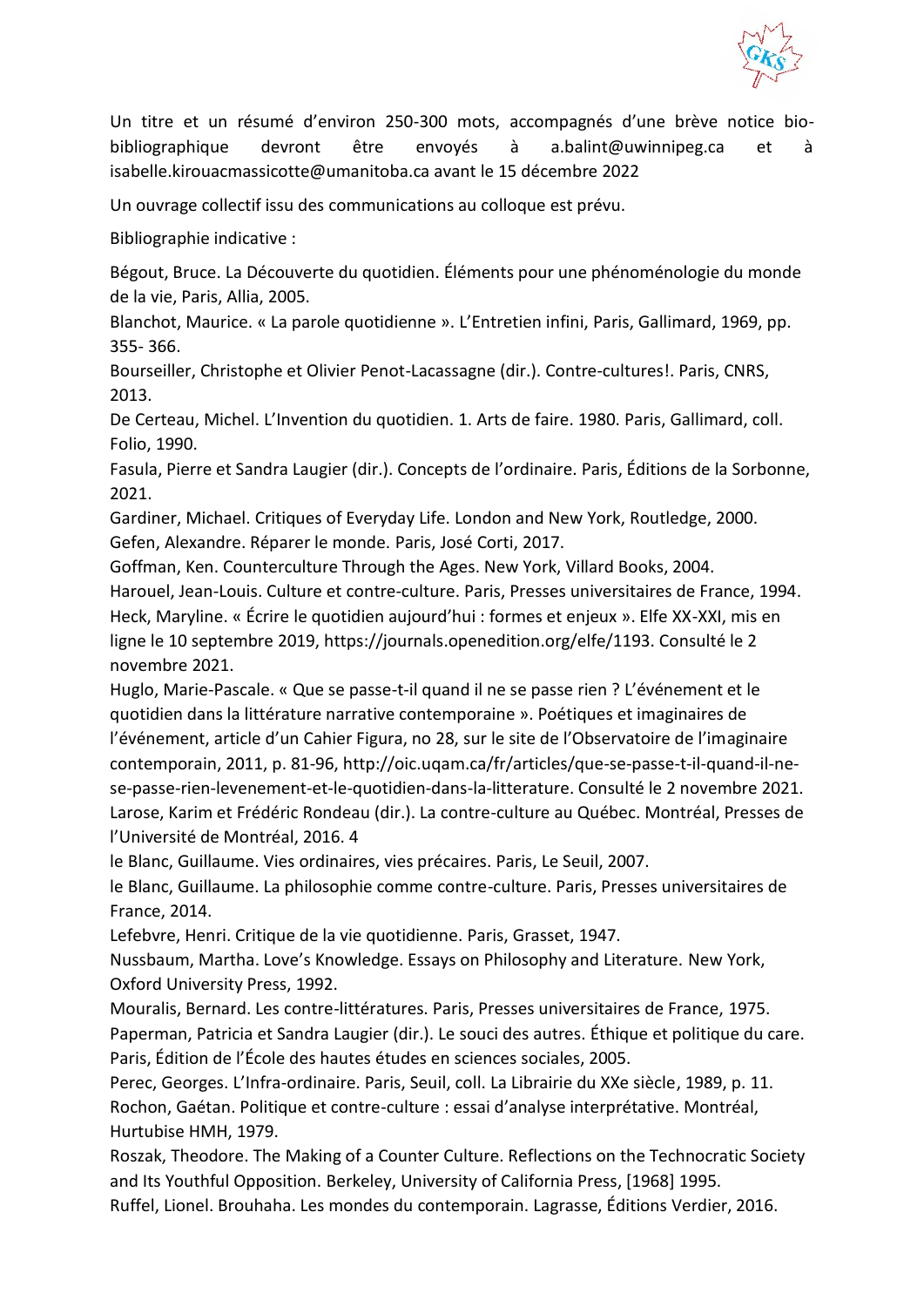

Schaeffer, Jean-Marie. L'Expérience esthétique. Paris, Gallimard, coll. NRF essais, 2015. Sheringham, Michael. Everyday Life: Theories and Practices from Surrealism to the Present. Oxford UP, 2006.

# <span id="page-11-0"></span>**3. Announcements and New Publications**

## <span id="page-11-1"></span>**Public Panel Event**

# <span id="page-11-2"></span>**"I Know We'll Meet Again: Correspondence and the Forced Dispersal of Japanese Canadians"**

**Event date and time** March 1, 2022, 1:00pm-2:30pm (PST)

## **Location** Online

**Background** University of British Columbia Library and the Asian Canadian and Asian Migration Studies program in the Faculty of Arts present an online public panel event inspired by the Joan Gillis fonds, a remarkable collection of letters that recount the lives of a group of Japanese Canadian teenagers after their forced dispersal from the coastal regions of British Columbia in 1942.

The [Joan Gillis fonds](https://rbscarchives.library.ubc.ca/joan-gillis-fonds) was acquired by UBC Library in 2018 and contains 149 letters and 10 photographs, sent to donor Joan Gillis by a group of young Japanese Canadian friends she met while attending Queen Elizabeth Secondary School in Surrey. These letters, written from farms, work camps, and internment camps in British Columbia, Manitoba, and Alberta after the students were forcibly dispersed from their homes, provide us with a rare glimpse into the lives of young Japanese Canadians during this dark period.

As we acknowledge the 80th anniversary of the forced dispersal, internment, and dispossession of Japanese Canadians from the coastal regions of British Columbia, panel members from the Japanese Canadian community will provide their responses to these letters. Through this event, we invite all to reflect on the histories, effects, and legacies of this historical injustice. The event will also launch an online exhibit featuring select letters from the Joan Gillis fonds.

## **Panel**

- Laura Ishiguro, Associate Professor, Department of History, University of British Columbia
- Angela May, artist and PhD Student in English & Cultural Studies, McMaster University
- Carolyn Nakagawa, poet and playwright, Education Program Developer, Nikkei National Museum & Cultural Centre
- Lisa Uyeda, Collections Manager, Nikkei National Museum & Cultural Centre
- Nicole Yakashiro (Moderator), PhD Student in History, University of British Columbia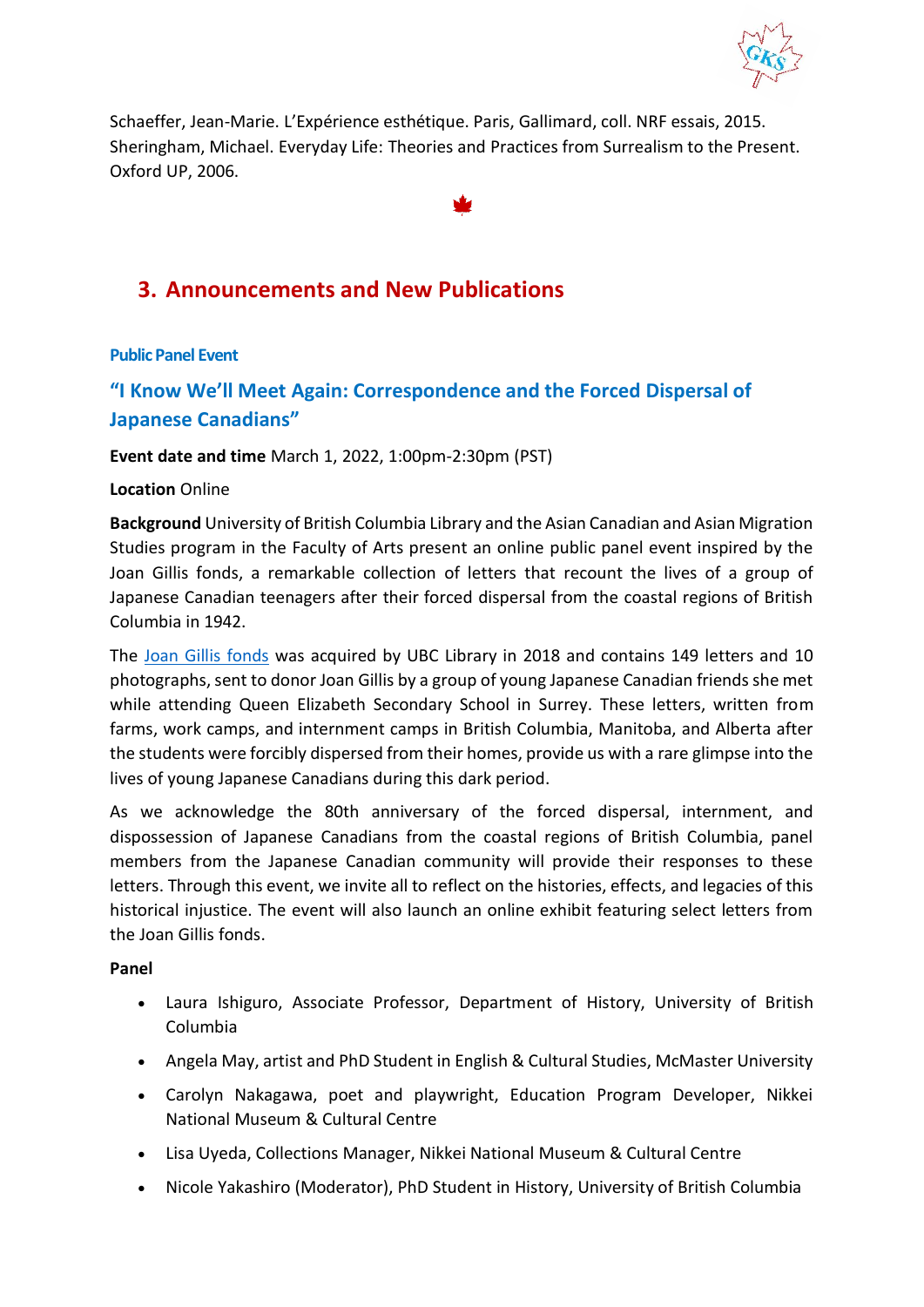

## **Audience**

Everyone is invited to attend this free online event. [Registration](https://bit.ly/gillis22) is required.

Contact Info: Tomoko Kitayama Yen, Japanese Studies Librarian, University of British Columbia Contact Email: tomoko.kitayama[at]ubc.ca

## <span id="page-12-0"></span>**Online Book Presentation**

# <span id="page-12-1"></span>**"Indigegogy. An Invitation to Learning in a Relational Way"**

# **February 22nd , 2022, 6 pm (CET) I 11 am (CST) (UTC -6)**

Opaskwayak Cree Elder and retired Professor Stan Wilson and Prof. Barbara Schellhammer will present their book "Indigegogy. An Invitation to Learning in a Relational Way".

Become part of an insightful, personal and critical conversation about Indigenous "pedagogy", the importance of culture and Canada's colonial continuations between the scholar and Cree elder Stan Wilson and Barbara Schellhammer, professor for Intercultural Social Transformation at the Munich School of Philosophy.

Indigegogy stands for "Indigenous Pedagogy". Yet it is a placeholder signifying the importance of culturally sensitive concepts of teaching and learning. The term is coined by the Opaskwayak Cree Elder and retired Professor Stan Wilson. Having gone through a pedagogical system that strategically set out to kill the "Indian in the child", he invited not only his coauthor Barbara Schellhammer, but every reader of this book into a journey of relational learning. His personal life story combined with significant pedagogical insights is the starting point for a process of weaving two world-views together modeling how to be relational, how to live relationality. What Stan is showing his readers is crucial - not just for Canada with its colonial past, but also for countries like Germany which are challenged to offer educational programs for people with diverse cultural backgrounds. Indigegogy unfolds Indigenous concepts by practicing them - concepts that are important not just for educators

## <span id="page-12-2"></span>**Colloque en ligne**

# <span id="page-12-3"></span>**Les années 1920 au Québec : reconfiguration de l'espace culturel et nouvelles modélisations littéraires, artistiques et médiatiques**

#### **10 mars 2022**

Université de Montréal (UdeM) - C-3061 et Plateforme Zoom

[https://crilcq.org/activites/3792/?fbclid=IwAR11Xk63QWbMj\\_n2C4aqjydauwMxZubFZyNha](https://crilcq.org/activites/3792/?fbclid=IwAR11Xk63QWbMj_n2C4aqjydauwMxZubFZyNhap_bQLH_bh0kiGp9PZ6O-SE) [p\\_bQLH\\_bh0kiGp9PZ6O-SE](https://crilcq.org/activites/3792/?fbclid=IwAR11Xk63QWbMj_n2C4aqjydauwMxZubFZyNhap_bQLH_bh0kiGp9PZ6O-SE)

Stéphanie Bernier (membre régulière CRILCQ, UdeM), Vanessa Blais-Tremblay (stagiaire postdoctorale CRILCQ, IREF, UQAM), Caroline Loranger (stagiaire postdoctorale CRILCQ,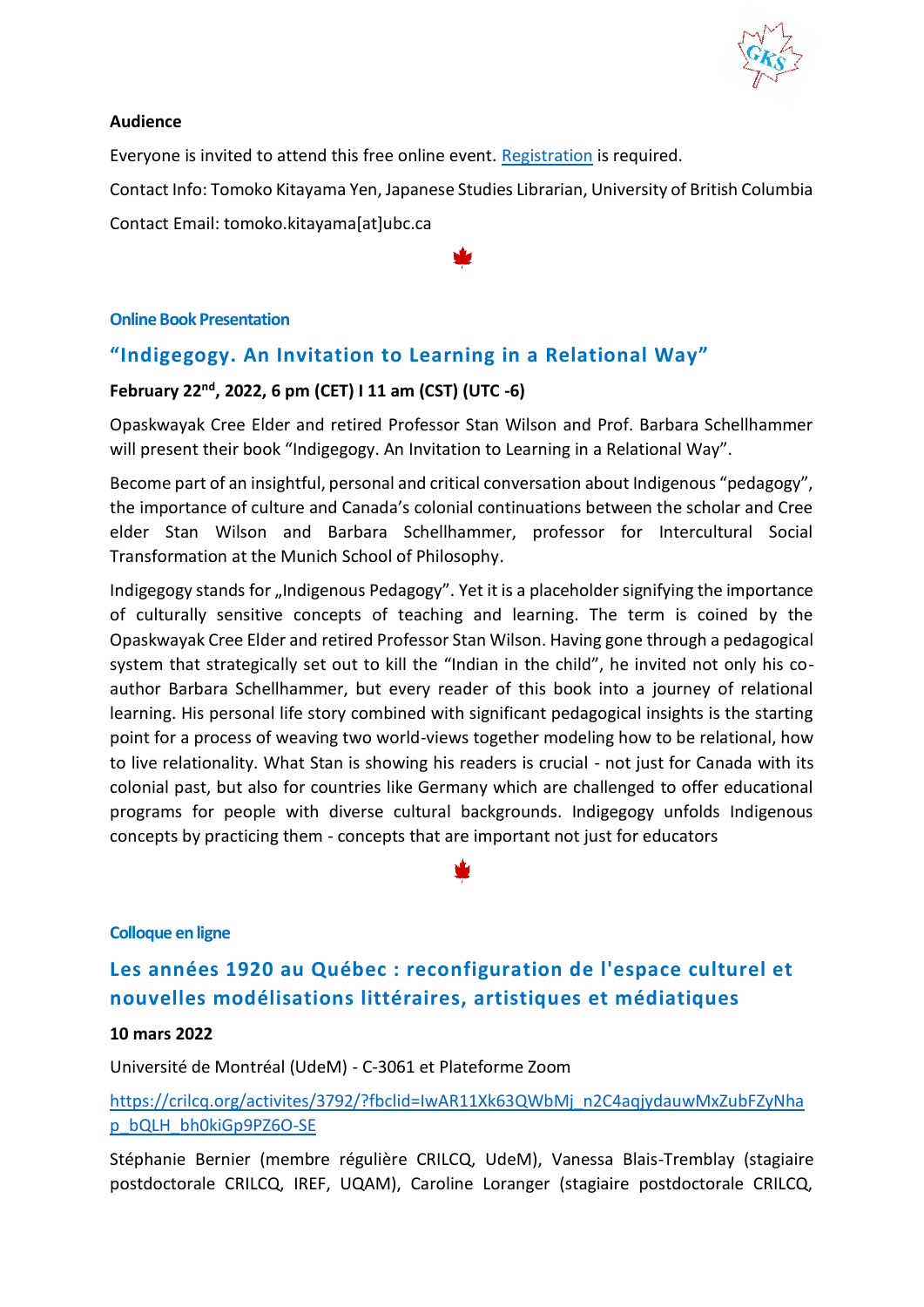

UQAM) et Adrien Rannaud (membre collaborateur CRILCQ, U. Toronto) organisent le colloque « Les années 1920 au Québec : reconfiguration de l'espace culturel et nouvelles modélisations littéraires, artistiques et médiatiques ».

#### <span id="page-13-0"></span>**International Conference**

# <span id="page-13-1"></span>**Designs of Tomorrow: Indigenous Futurities in Literature and Culture**

## **Europa-Universität, Flensburg/Germany**

#### May 16-17, 2022

#### **<https://www.uni-flensburg.de/?id=49737>**

When we are in the throes of major crises, from the global pandemic to a pending climate apocalypse, thinking about a different tomorrow may feel impossible. Designing alternative futures has become one of the central cultural tasks of the twenty-first century, and Indigenous North American writers, visual artists, curators, comedians, film makers, video game designers, and web developers are at the forefront of this movement. From pre-contact stories to contemporary science fiction, Indigenous cultures abound with visions of the future as sites of "survivance" (Gerald Vizenor). While settler colonialist imaginaries of progress have, for the longest time, strategically displaced Native cultures into a fixed, containable past, Indigenous literatures and cultures not only successfully defy these mechanisms of Othering but offer sustainable variants of futurity in powerful networks of transnational exchange.

This conference will bring together Indigenous and non-Indigenous scholars from Canada, Europe, and the United States in order to explore representations of a coming world in Indigenous fiction, drama, film, visual arts and digital media, social networks, museums, and performance spaces. We hope to initiate long-standing transnational dialogues on futurity which spite the well-trodden paths of trivializing the coming world through images of hostile machines and alien organisms. Instead, we will explore the subversive potential of 'other futures,' alternative versions of tomorrow that may serve as exemplary sites of empowering cultural diversity and non-Western systems of knowledge in the interest of economic, ecological, and social sustainability. We may also engage 'other futures' as an ironic intervention in commonplace discourses of exoticizing Indigenous cultures as either bygone or otherworldly.

Rather than suggesting coherent conclusions, we encourage our speakers to raise questions and to disperse, metaphorically speaking, into as many directions as possible, toward envisioning all kinds of different futures—from fact-based to fictional, from catastrophic to reproductive, and from darkly dystopian to vibrant and colorful.

Alleys of inquiry will include, for instance: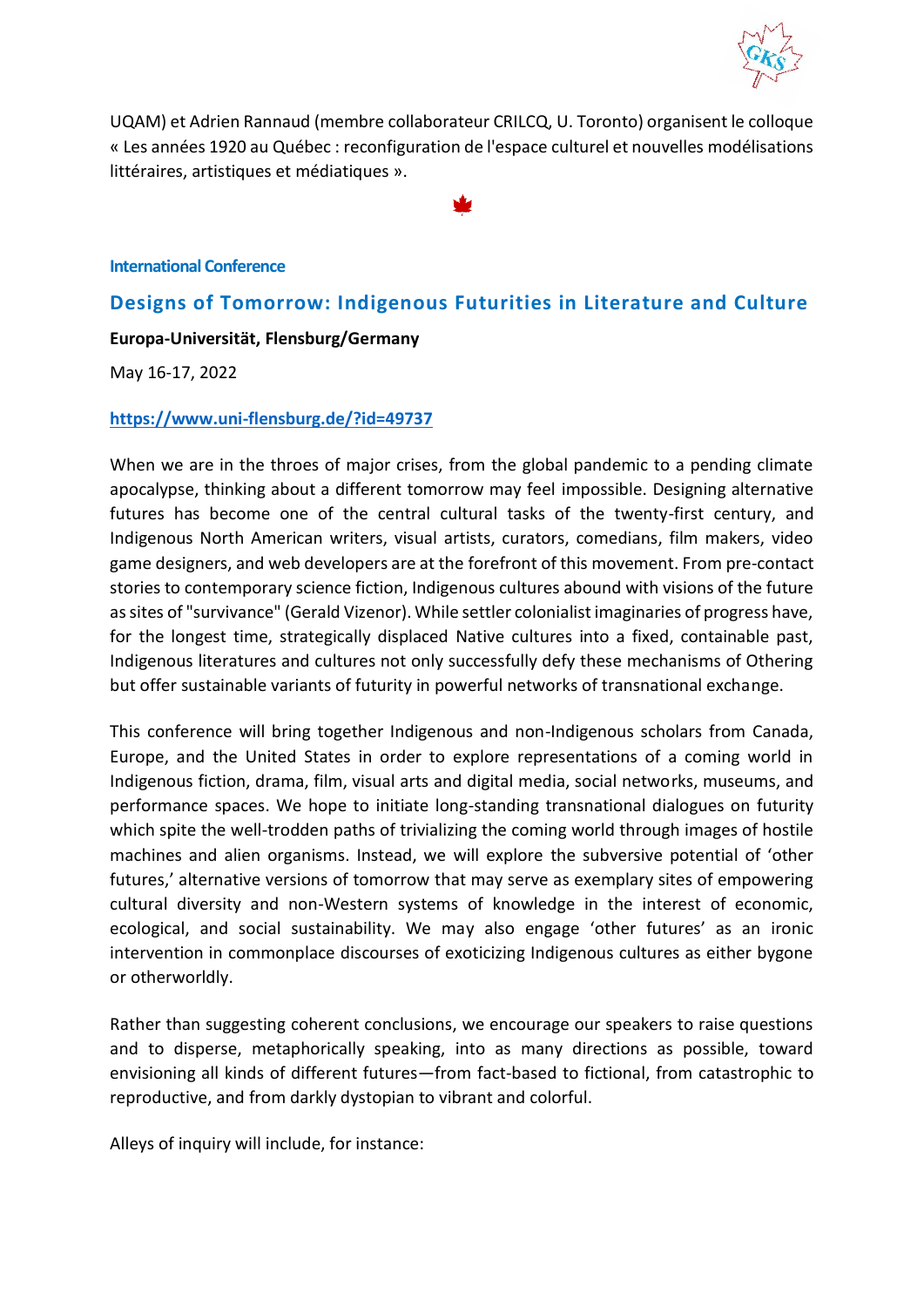

- the semantics of Indigenous futurity as manifested in the representational archives of museums and digital platforms;
- the roles of ethnicity, race, gender, class, and heritage for future identities;
- the ways in which futurity and "temporal sovereignty" (Mark Rifkin) resonate with larger North American, European, or global representations of history;
- the intersections and overlaps between 'other' futures and alternative systems of knowledge;
- engagements of utopia or dystopia, apocalypse, and the speculative, as well as revisions of genre conventions (in poetry, fiction, drama, painting, and film) in light of futurity;
- the seismographic, diagnostic, and interventional effects of Indigenous futurities on social and political contexts;
- the strategies by which these modes of knowledge connect transnationally, and by which they can be communicated across cultural and national boundaries.

Confirmed Speakers (in alphabetical order):

- Ahtone, Heather (First Americans Museum, Oklahoma City)
- Castor, Laura (Arctic University of Norway, Tromsø)
- Glancy, Diane (em., Macalester College)
- Jensen, Ellen-Marie (Sámi University of Applied Sciences, Norway)
- Jones, Stephen Graham (University of Colorado)
- Lewis, Jason (Aboriginal Territories in Cyberspace & Indigenous Futures Research Center, Concordia University, Montréal)
- Lutz, Hartmut (em., University of Greifswald; Royal Society of Canada)
- Mackenthun, Gesa (University of Rostock)
- Madsen, Deborah (University of Geneva)
- Marxreiter, Ute (Ethnologisches Museum Berlin)
- Meyer, Sabine N. (University of Bonn)
- Reinholz, Randy (San Diego State University; Native Voices at the Autry)
- Scheiding, Oliver (Obama-Institute for Transnational American Studies, JGU Mainz)
- Singer, Ryan (Albuquerque)
- Vizenor, Gerald (em., University of California, Berkeley)

Organizers: Kristina Baudemann [\(kristina.baudemann@uni-flensburg.de\)](mailto:kristina.baudemann@uni-flensburg.de), Birgit Däwes [\(birgit.daewes@uni-flensburg.de\)](mailto:birgit.daewes@uni-flensburg.de). Participation is free; everyone interested is welcome. For registration, please send an e-mail including your name and academic affiliation to the organizers

## <span id="page-14-0"></span>**Message from the FID AAC**

## <span id="page-14-1"></span>**Newsletter 3 published!**

The Fachinformationsdienst Anglo-American Culture and History (FID AAC) has published its Newsletter No. 3 (February 2022) and invites you to read about current events and general developments: [tinyurl.com/yf49sppt](https://t.co/ifXCO6oOV5)